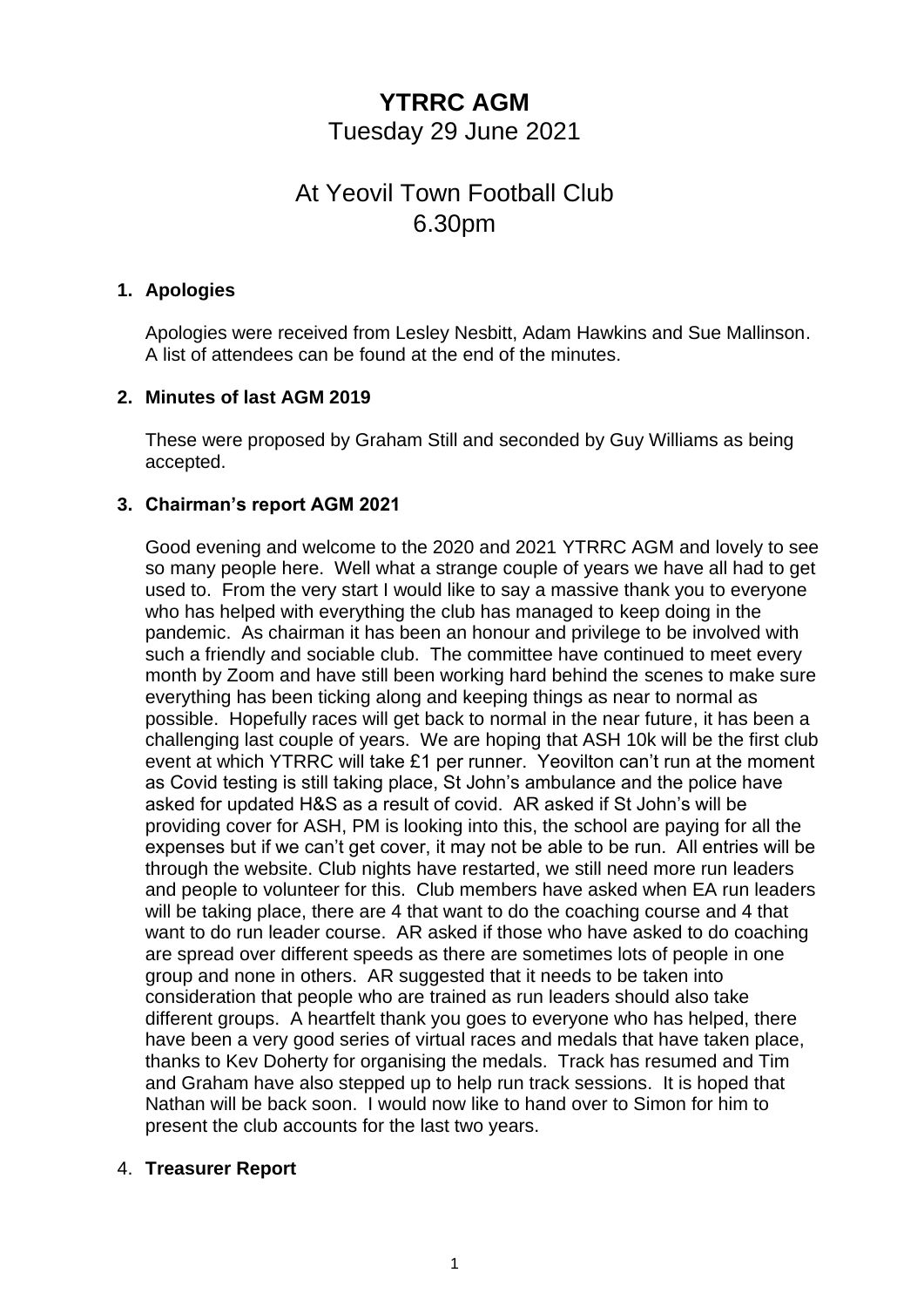It is over 2 years since I stood up at the Red House to deliver the 2018/19 accounts, never did I think would be 26 months before I was attending the next AGM.

To assist club members and further aid transparency the accounts for both 2019/20 and 2020/21 were loaded on the website back in June, under 'Committee' if you wish to read, along with my Treasurer's Reports for both years. Rather than read out the reports in full, I felt a brief summary of our current situation might be of most interest to members. We had bank balances in excess of £16,000 at 31/03/2019 but these had fallen to £10,150 by 31/03/2021. At the last AGM I stated that the Committee had decided that we should not be accumulating cash but ensure that profits from our hosted races were spent for the benefit of current members; this would be by subsidising the Awards dinner, trophies and Grand Slam hats and providing transport to certain Club races. Members would also be encouraged and financially supported to get coaching qualifications. Track nights that cost over £2,000 per year would continue to be met by your club.

Spring 2020 and onset of Covid-19 effectively switched off our main income source and we were left with just our membership subs of £30 per annum , out of which £15 is immediately passed to England Athletics. Whilst the majority of our costs are related to hosted races we do have fixed costs in the form of our Club ARC and England Athletics membership fees, the fee for the use of Yeovil Town FC on Tuesday evenings, website hosting costs and our commitment for Friday evening track hire at a cost of £30 a week in the summer and £50 a week in the winter.

With cash reserves falling and no certainty as to when hosted races could recommence the Committee has been constantly reassessing our financial position over the last 16 months. Areas of expenditure have been identified where costs can be reduced/eliminated and decisions made at least for 2021, to charge £10 each for Slam Hats and start to collect voluntary contributions from runners on Friday Track nights.

Our current bank balance stands at £7,700 which still gives us a comfortable buffer but until our hosted races restart we will be unable to support members as we have done in the past. We thank you for your understanding and would encourage all members to be ready to volunteer once we can start running our races again. Hopefully when I stand up in front of you next year things will be much rosier and I will be able to confirm that once again that we will be in a position to provide the full benefits of club membership you have enjoyed in the past. If there are any questions you might have after reading the financial statements please email me and I will be happy to answer them.

#### **5. Additions or Alterations to the Club Rules or Constitution**

There were no changes, additions or alterations to the Club Rules or Constitution. Anita Rufus noted that we should be all inclusive of gender etc. Can this be amended in the constitution to say Chairperson etc. New EA constitution/guidelines which will also need to be incorporated.

#### **6. Election of Officers and other Committee Members:**

- **Chairperson – Steve W**
- **Vice Chairperson**
- **Secretary – Angela Dobbs**
- **Treasurer – Simon Rowbottom**
- **Membership Secretary – Adam Hawkins**
- **Webmaster - Guy**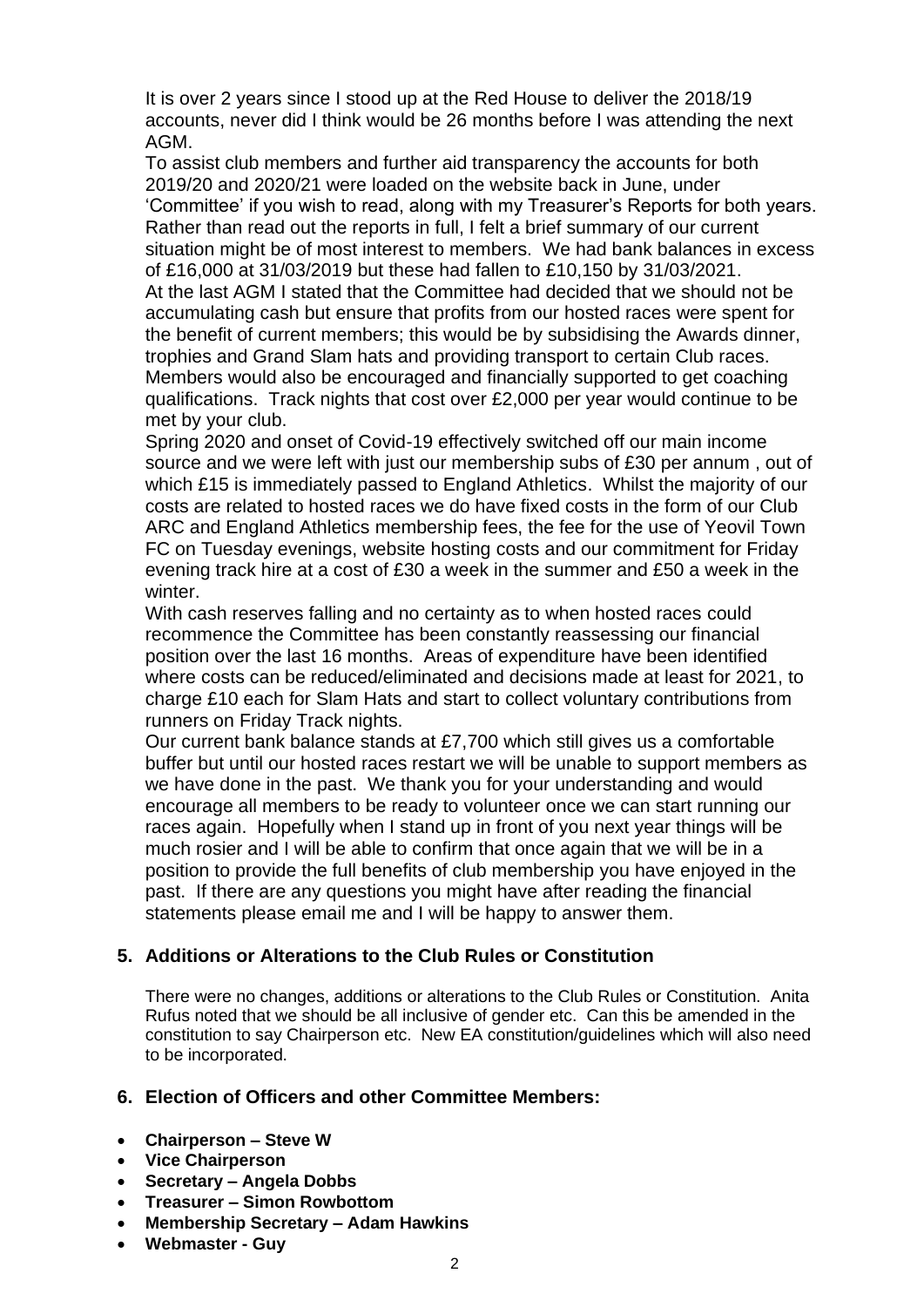- **Kit Manager – Fez – to be handed over to Graham**
- **Club Captain - Graham**
- **Run Coordinator – Phil – due an operation, will need someone to unlock and lock gates at TYFC.**
- **Welfare Officer (Male) – Fez Parker**
- **Welfare Officer (female) – June Moule**
- **Data Protection Officer – was Tim Howes – is still a member but hasn't been to many meetings. AR advised that constitution said needs to attend 4 committee meetings to still be involved. He is involved in the website. SW to clarify if he still wants to continue**
- **Social Secretary - Denise**
- **Race Directors – Adam, Guy and Lindsay – need to rethink in terms of races like Yeovilton. Santa Dash should still be ok but for Yeovilton, police want lots of additional checks to be carried out. Anita G asked if we could do it as a virtual event. SW advised all we can do is to look at it. GW- if we do it as a virtual event have to think what will runners get out of it. Previously have had donations for Jane Tomlinson charity, Breast Cancer Appeal at hospital as a result of the Yeovilton 5k series. We still have donations to make from previous series. Taryn Monks asked, going forward, does everyone want a t-shirt and medal? Thinking of being sustainable, both financially and environmentally. SW agreed this would need to be looked at. Most of our profits get ploughed back for the benefit of club members. Yeovilton doesn't have medals but end of series prizes instead for runners – makes around £500 per race.**

#### **7. Appointment of Auditors**

This was not needed

**8. AOB –** Brian Mountjoy asked did the club ask for any funds from EA during pandemic? SR not aware of anything. It was noted that the County 10k championships were on 19 September and same course as the Glastonbury course this year. Club doesn't take part in any county championship events and would be good if we could have members to take part.

#### **The meeting closed at 8pm.**

List of Attendees

| <b>Guy Williams</b>   |
|-----------------------|
| James Hutt            |
| David Mears           |
| Joanna Henley         |
| Louise Ward           |
| Anita Garrett         |
| June Moule            |
| Rachael Jones         |
| Magdalena Kusmierczyk |
| Brian Keith Lane      |
| Phil Mac Quaid        |
| Steve Lye             |